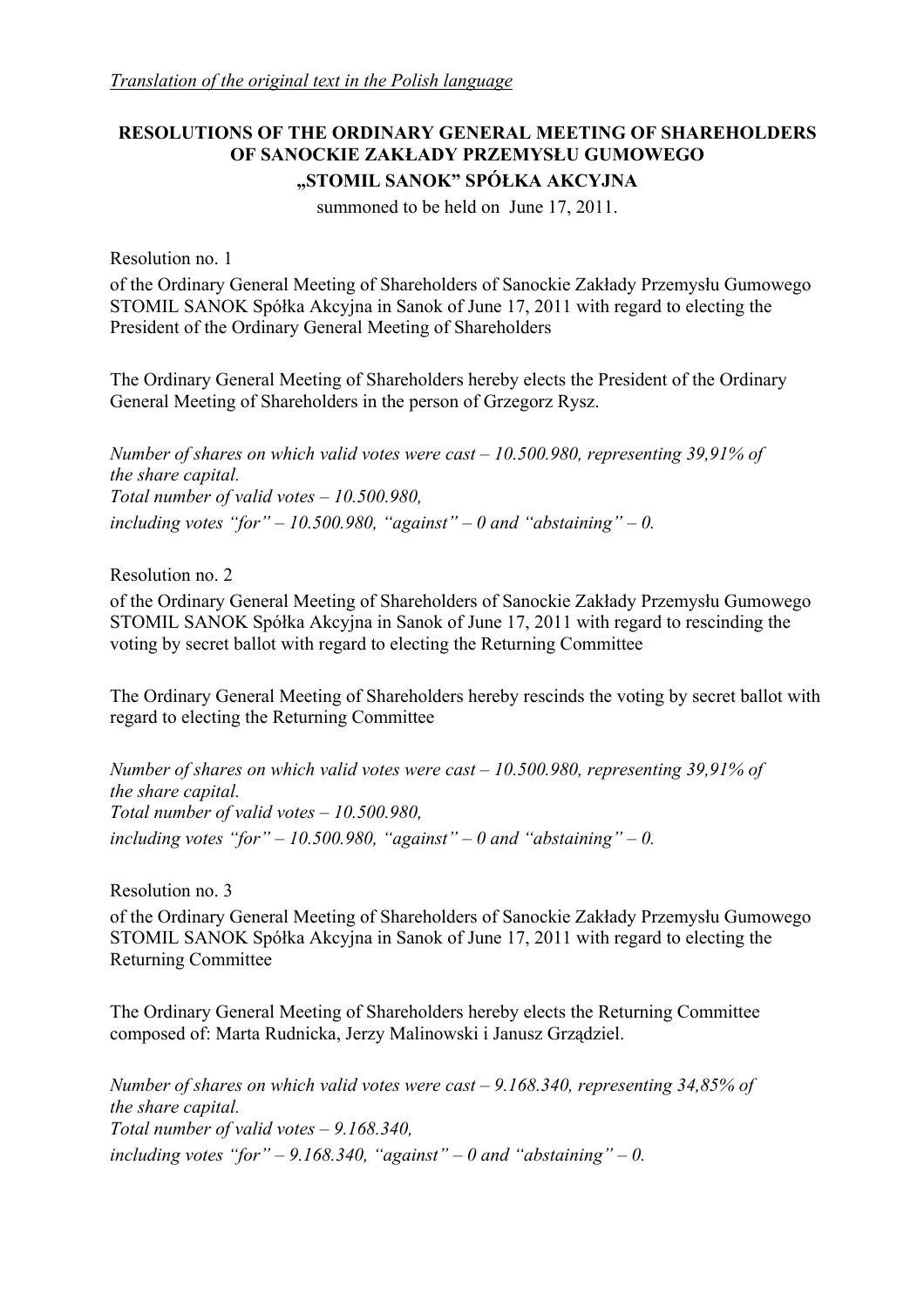Resolution no. 4

of the Ordinary General Meeting of Shareholders of Sanockie Zakłady Przemysłu Gumowego STOMIL SANOK Spółka Akcyjna in Sanok of June 17, 2011 with regard to the approval of the financial report of the Company for the year 2010 as well as to the Board report on the activities of the Company in the year 2010.

Based on the article 395 §2 point 1) of the Commercial Companies' Code and based on § 30 section 1 point 1) of the Statute of the Company, the following is hereby adopted:

§ 1

The General Meeting, after having examined the financial report Sanockie Zakłady Przemysłu Gumowego STOMIL SANOK Spółka Akcyjna for the year 2010, submitted by the Board and verified by an expert accountant, including the financial situation report (balance-sheet), profit and loss statement, additional information and explanations, cash flow report, statement on changes in the share capital as well as report of the Board on the activities of the Company in 2010, and after having examined the report of the Supervisory Board on the results of verification of these documents, decides:

- 1. to approve the financial situation report (balance-sheet) made as of December 31, 2010 showing the sum of 337 344 196,09 zlotys on both the side of assets and liabilities,
- 2. to approve the profit and loss statement for the year 2010 showing:
	- a) revenues from sales of articles, goods and materials in the amount of 397 701 716,72 zlotys,
	- b) gross profit in the amount of 38 301 413,72zlotys,
	- c) net profit in the amount of 30 291 372,72 zlotys,
- 3. to approve the statement of comprehensive income for the year 2010 showing a total income in the amount of 30 661 757.31 zł
- 4. to approve the cash flow statement for the year 2010 showing an increase in the amount of cash 1 402 862.94 zł,
- 5. to approve the statement on changes in the share capital showing it to be on the level of 224 295 824,85 zł zlotys as of December 31, 2010,
- 6. to approve the additional information and explanations,
- 7. to approve the report of the Board on the activities of the Company in the year 2010.

§ 2

The General Meeting obligates the Board of the Company to immediately submit the financial report for the year 2010 together with the report of the Board on the activities of the Company in the year 2010 and accompanied by the expert accountant opinion to the companies' register held at the National Court Register and to announce the contents of these documents in the Monitor Polski B.

## § 3

The Resolution comes into force as of the date of its adoption.

*Number of shares on which valid votes were cast – 10.500.980, representing 39,91% of the share capital. Total number of valid votes – 10.500.980,*  including votes "for" – 10.500.980, "against" – 0 and "abstaining" – 0.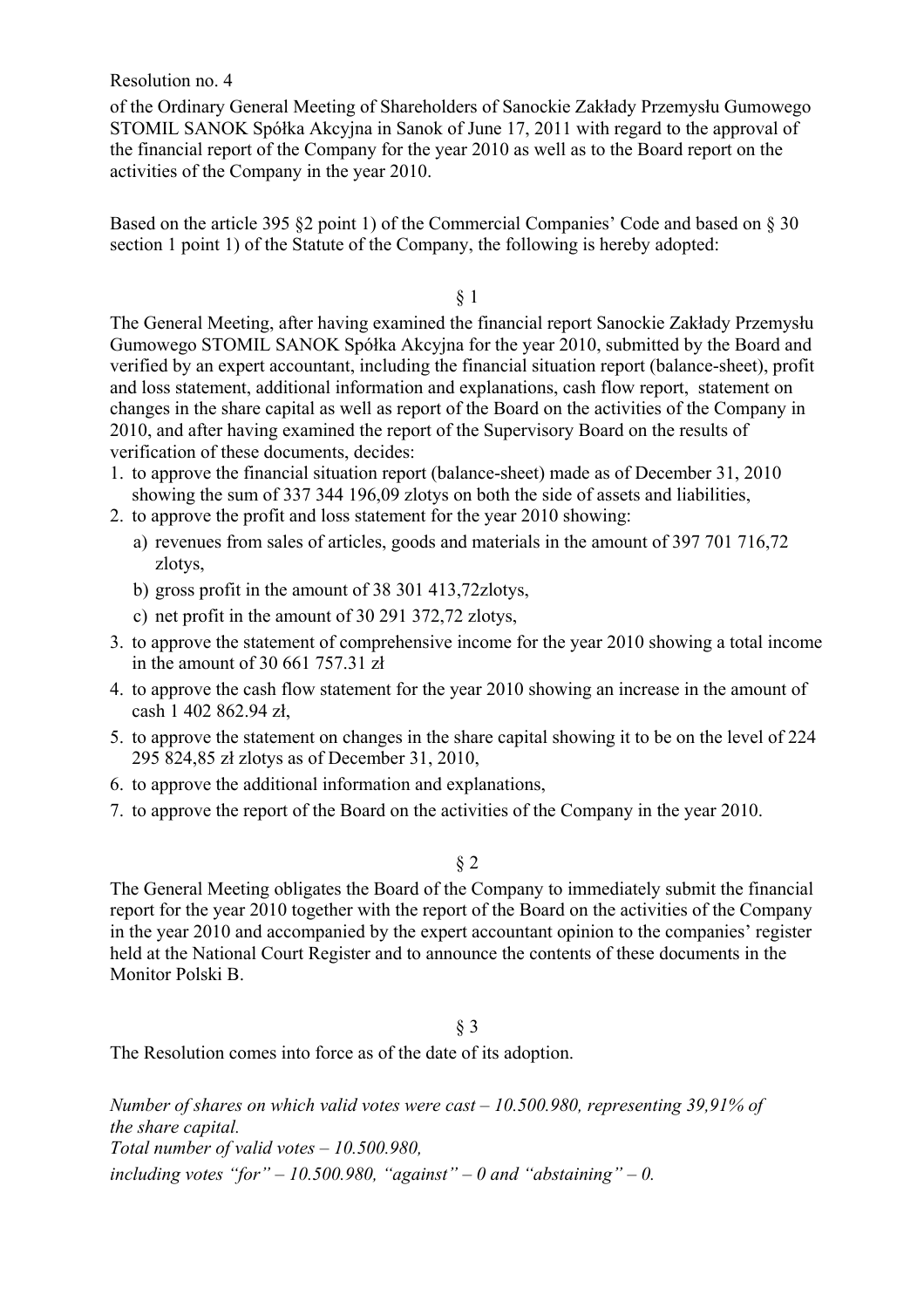Resolution no. 5

of the Ordinary General Meeting of Shareholders of Sanockie Zakłady Przemysłu Gumowego STOMIL SANOK Spółka Akcyjna in Sanok of June 17, 2011 with regard to the approval of the consolidated financial report of the capital group STOMIL SANOK S.A. for the year 2010 and of the report on the activities of the capital group in the year 2010.

Based on the article 63c section 4 of the act of parliament dated September 29, 1994 with regard to the accountancy (Journal of Acts of 2009, no. 152, pos. 1223 with subsequent changes), the following is hereby adopted:

§ 1

The General Meeting, after having examined the consolidated financial report of the capital group STOMIL SANOK Spółka Akcyjna, submitted by the Board and verified by an expert accountant, including the financial situation report (balance-sheet), profit and loss statement, additional information and explanations, cash flow report, statement on changes in the share capital as well as report of the Board of the dominant entity on the activities of the Capital Group in 2010, the group consisting of STOMIL SANOK Spółka Akcyjna acting as the dominant entity and the following subsidiaries covered in the consolidated report:

- a) STOMIL SANOK DYSTRYBUCJA Limited Liability Company seated in Bogucin near Poznań,
- b) STOMET Limited Liability Company seated in Sanok,
- c) STOMIL Sanatorium & Tourism Limited Liability Company seated in Rymanów-Zdrój,
- d) Commercial and Service Enterprise STOMIL EAST Limited Liability Company seated in Sanok,
- e) Stomil Sanok WIATKA Joint Stock Company seated in Kirov (Russia),
- f) Stomil Sanok RUS Limited Liability Company seated in Moscow (Russia),
- g) Stomil Sanok BR Limited Liability Company seated in Brest (Belarus),
- h) Stomil Sanok Ukraine Limited Liability Company seated in Równe (Ukraine), decides:
- 1. to approve the consolidated financial situation report (balance-sheet) made as of December 31, 2010 showing the sum of 368 410 thousand zlotys on both the side of assets and liabilities,
- 2. to approve the consolidated profit and loss statement for the year 2010 showing:
	- a) revenues from sales of articles, goods and materials in the amount of 470 861 thousand zlotys,
	- b) gross profit in the amount of 37 454 thousand zlotys,
	- c) net profit in the amount of 28 281 thousand zlotys,
- 3. to approve the consolidated statement of comprehensive income for the year 2010 showing a total income in the amount of 28 696 thousand zlotys
- 4. to approve the consolidated statement on changes in the share capital showing it to be on the level of 233 433 thousand zlotys as of December 31, 2010,
- 5. to approve the consolidated cash flow report for the year 2010 showing an increase in the amount of cash 4 834 thousand zlotys
- 6. to approve the additional information and explanations,
- 7. to approve the report of the Board on the activities of the Capital Group in the year 2010.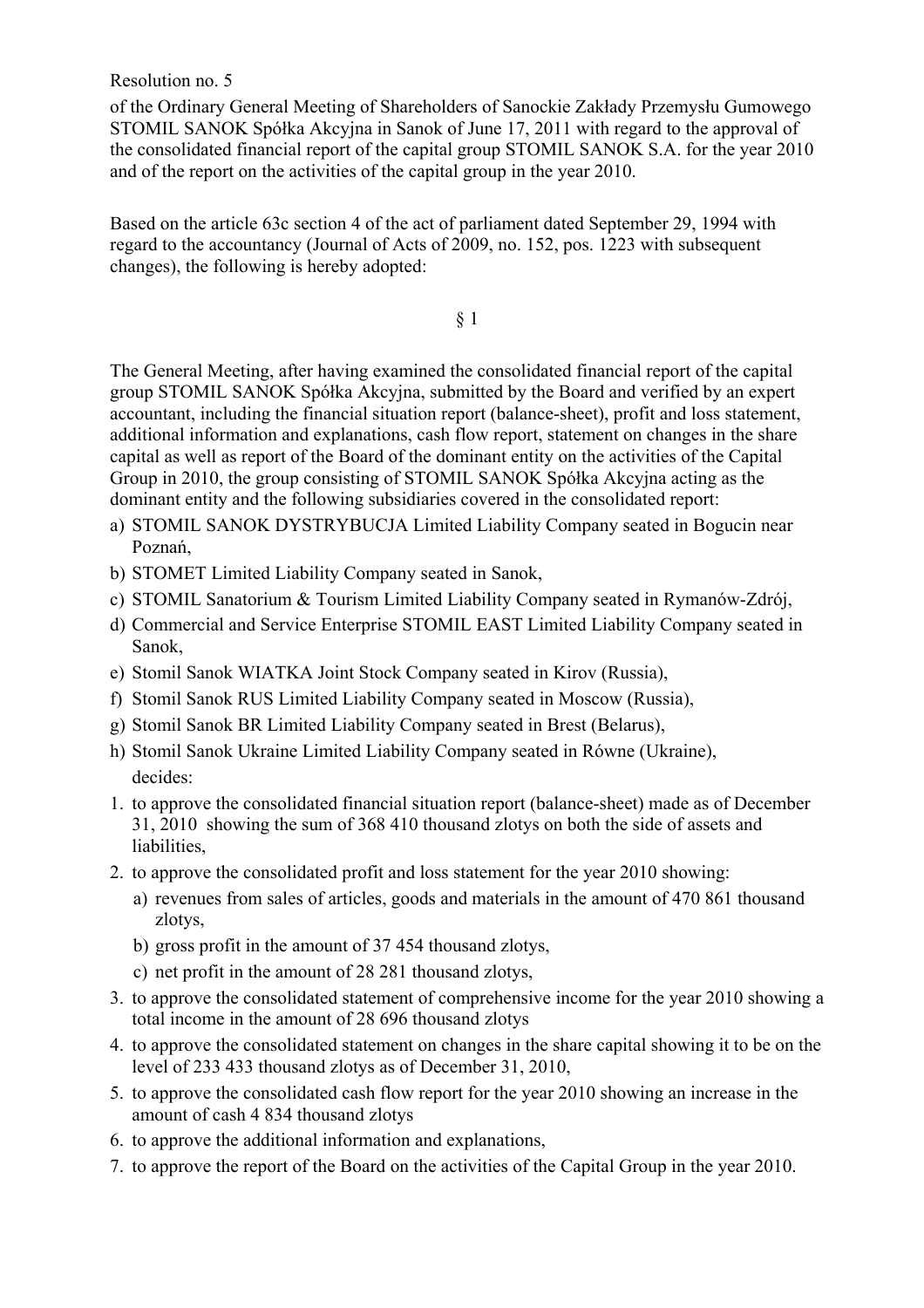The General Meeting obligates the Board of the Company to immediately submit the consolidated financial report for the year 2010 together with the report on the activities of the Capital Group in the year 2010 and accompanied by the expert accountant opinion to the companies' register held at the National Court Register and to announce the contents of these documents in the Monitor Polski B.

§ 3

The Resolution comes into force as of the date of its adoption.

*Number of shares on which valid votes were cast – 10.500.980, representing 39,91% of the share capital. Total number of valid votes – 10.500.980,*  including votes "for"  $-10.500.980$ , "against"  $-0$  and "abstaining"  $-0$ .

Resolution no. 6

of the Ordinary General Meeting of Shareholders of Sanockie Zakłady Przemysłu Gumowego STOMIL SANOK Spółka Akcyjna in Sanok of June 17, 2011 with regard to the granting of the vote of acceptance to the President of the Board of the Company on performance of his duties in the year 2010.

Based on the article 395 §2 point 3) of the Commercial Companies' Code as well as §30 section 1 point 3) of the Statute of the Company, the following is hereby adopted:

The General Meeting grants Mr Marek Łęcki – the President of the Board of the Company – the vote of acceptance on performance of his duties in the year 2010.

The Resolution comes into force as of the date of its adoption.

*Number of shares on which valid votes were cast – 7.583.480, representing 28,83% of the share capital. Total number of valid votes – 7.583.480,*  including votes "for" – 7.583.480, "against" – 0 and "abstaining" – 0.

Resolution no. 7

of the Ordinary General Meeting of Shareholders of Sanockie Zakłady Przemysłu Gumowego STOMIL SANOK Spółka Akcyjna in Sanok of June 17, 2011 with regard to the granting of the vote of acceptance to a Member of the Board of the Company on performance of his or her duties in the year 2010.

Based on the article 395 §2 point 3) of the Commercial Companies' Code as well as §30 section 1 point 3) of the Statute of the Company, the following is hereby adopted:

§ 1

The General Meeting grants Mrs. Marta Rudnicka – the Member of the Board of the Company – the vote of acceptance on performance of her duties in the year 2010.

§ 1

§ 2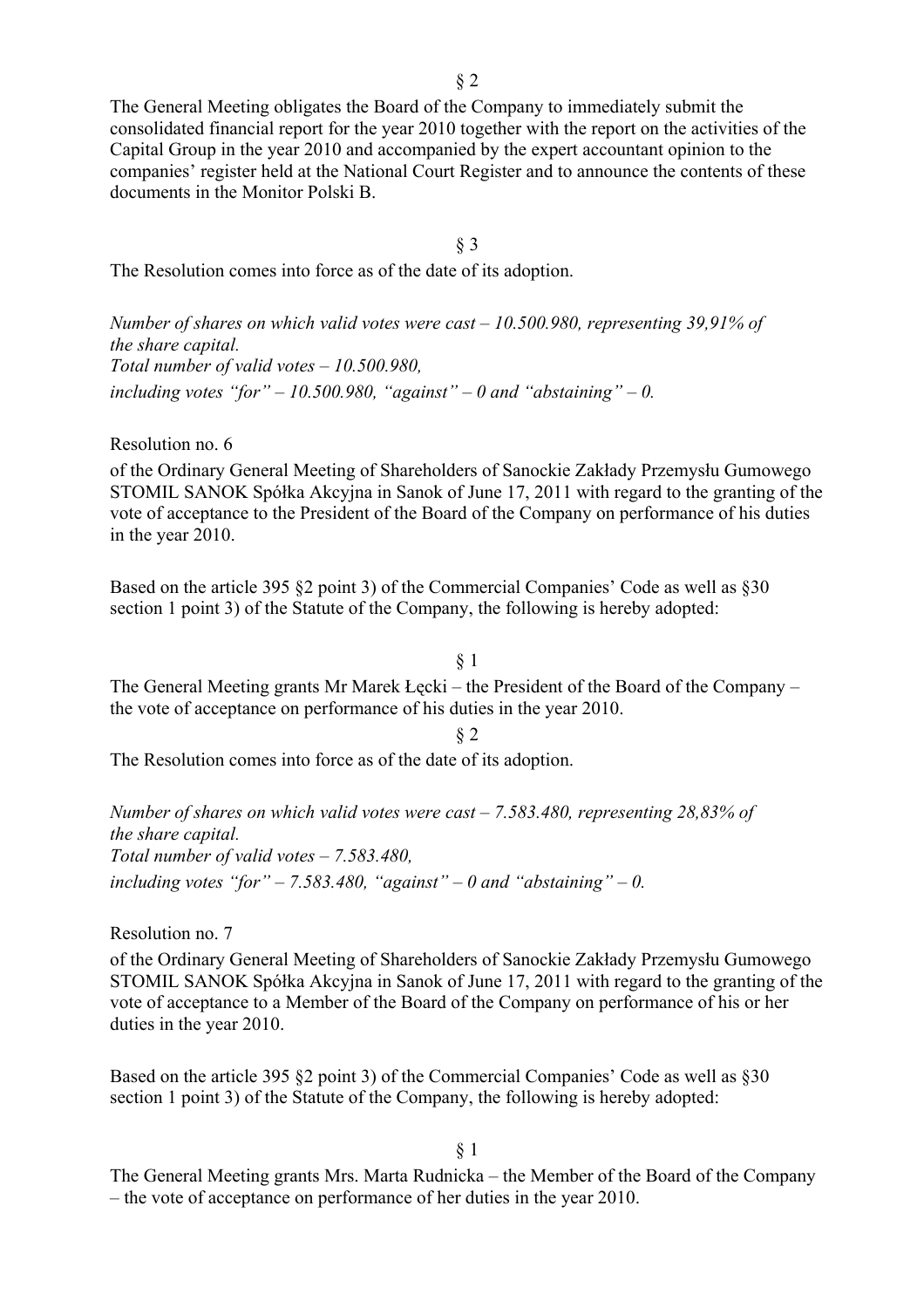§ 2

The Resolution comes into force as of the date of its adoption.

*Number of shares on which valid votes were cast – 9.168.340, representing 34,85% of the share capital. Total number of valid votes – 9.168.340,*  including votes "for" – 9.168.340, "against" – 0 and "abstaining" – 0.

Resolution no. 8

of the Ordinary General Meeting of Shareholders of Sanockie Zakłady Przemysłu Gumowego STOMIL SANOK Spółka Akcyjna in Sanok of June 17, 2011 with regard to the granting of the vote of acceptance to a Member of the Board of the Company on performance of his or her duties in the year 2010.

Based on the article 395 §2 point 3) of the Commercial Companies' Code as well as §30 section 1 point 3) of the Statute of the Company, the following is hereby adopted:

§ 1 The General Meeting grants Mr. Mariusz Młodecki – the Member of the Board of the Company – the vote of acceptance on performance of his duties in the year 2010.

§ 2

The Resolution comes into force as of the date of its adoption.

*Number of shares on which valid votes were cast – 9.168.340, representing 34,85% of the share capital. Total number of valid votes – 9.168.340,*  including votes "for" – 9.168.340, "against" – 0 and "abstaining" – 0.

Resolution no. 9

of the Ordinary General Meeting of Shareholders of Sanockie Zakłady Przemysłu Gumowego STOMIL SANOK Spółka Akcyjna in Sanok of June 17, 2011 with regard to the granting of the vote of acceptance to a Member of the Board of the Company on performance of his or her duties in the year 2010.

Based on the article 395 §2 point 3) of the Commercial Companies' Code as well as §30 section 1 point 3) of the Statute of the Company, the following is hereby adopted:

§ 1

The General Meeting grants Mrs. Grażyna Kotar – the Member of the Board of the Company since 10.05.2010 r – the vote of acceptance on performance of his duties in the year 2010.

§ 2

The Resolution comes into force as of the date of its adoption.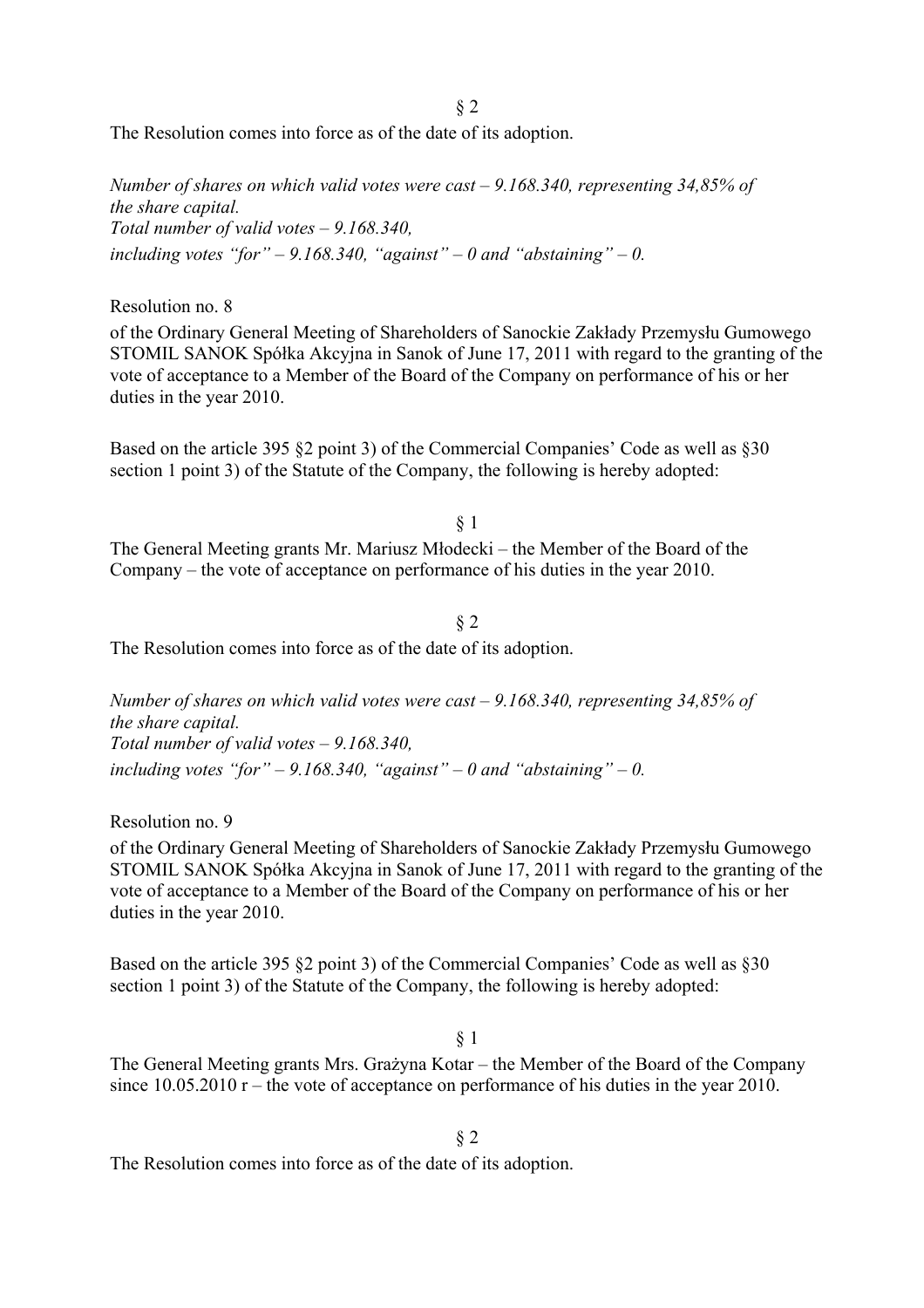*Number of shares on which valid votes were cast – 10.500.980, representing 39,91% of the share capital. Total number of valid votes – 10.500.980,*  including votes "for"  $-10.500.980$ , "against"  $-0$  and "abstaining"  $-0$ .

Resolution no. 10

of the Ordinary General Meeting of Shareholders of Sanockie Zakłady Przemysłu Gumowego STOMIL SANOK Spółka Akcyjna in Sanok of June 17, 2011 with regard to the granting of the vote of acceptance to a Member of the Board of the Company on performance of his or her duties in the year 2010.

Based on the article 395 §2 point 3) of the Commercial Companies' Code as well as §30 section 1 point 3) of the Statute of the Company, the following is hereby adopted:

§ 1

The General Meeting grants Mr. Marcin Saramak – the Member of the Board of the Company since 10.05.2010 r – the vote of acceptance on performance of his duties in the year 2010.

§ 2 The Resolution comes into force as of the date of its adoption.

*Number of shares on which valid votes were cast – 10.500.980, representing 39,91% of the share capital. Total number of valid votes – 10.500.980,*  including votes "for" – 10.500.980, "against" – 0 and "abstaining" – 0.

Resolution no. 11

of the Ordinary General Meeting of Shareholders of Sanockie Zakłady Przemysłu Gumowego STOMIL SANOK Spółka Akcyjna in Sanok of June 17, 2011 with regard to the granting of the vote of acceptance to a Member of the Board of the Company on performance of his or her duties in the year 2010.

Based on the article 395 §2 point 3) of the Commercial Companies' Code as well as §30 section 1 point 3) of the Statute of the Company, the following is hereby adopted:

§ 1

The General Meeting grants Mr. Gustaw Magusiak – the Member of the Board of the Company till 10.05.2010r. – the vote of acceptance on performance of his duties in the year 2010.

#### § 2

The Resolution comes into force as of the date of its adoption.

*Number of shares on which valid votes were cast – 9.645.350, representing 36,66% of the share capital. Total number of valid votes – 9.645.350,*  including votes "for" – 9.645.350, "against" – 0 and "abstaining" – 0.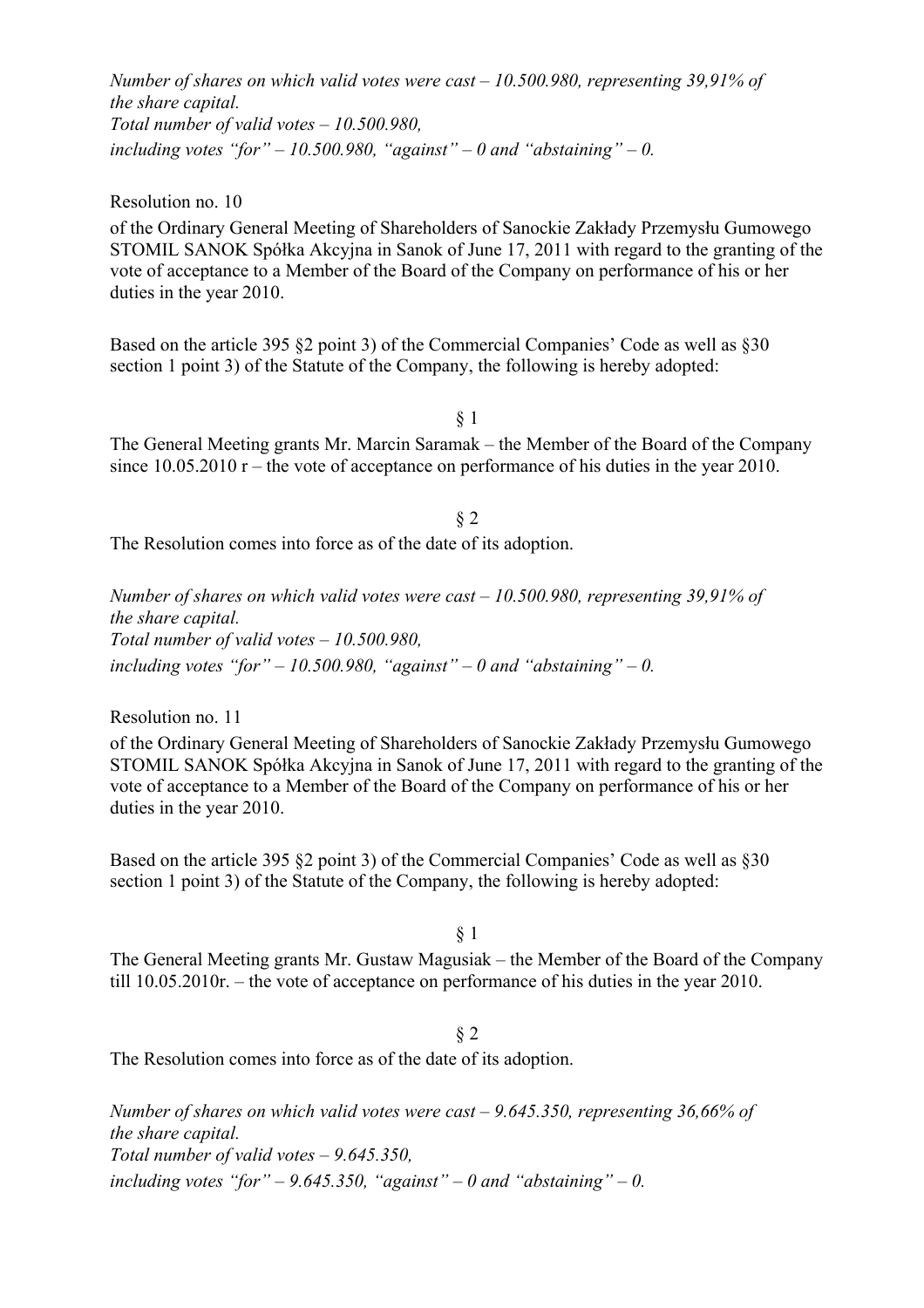Resolution no. 12

of the Ordinary General Meeting of Shareholders of Sanockie Zakłady Przemysłu Gumowego STOMIL SANOK Spółka Akcyjna in Sanok of June 17, 2011 with regard to the granting of the vote of acceptance to the President of the Supervisory Board of the Company on performance of his duties in the year 2010.

Based on the article 395 §2 point 3) of the Commercial Companies' Code as well as §30 section 1 point 3) of the Statute of the Company, the following is hereby adopted:

§ 1

The General Meeting grants Mr. Jerzy Gabrielczyk – the President of the Supervisory Board – the vote of acceptance on performance of his duties in the year 2010.

§ 2

The Resolution comes into force as of the date of its adoption.

*Number of shares on which valid votes were cast – 10.500.980, representing 39,91% of the share capital. Total number of valid votes – 10.500.980,*  including votes "for" – 10.500.980, "against" – 0 and "abstaining" – 0.

Resolution no. 13

of the Ordinary General Meeting of Shareholders of Sanockie Zakłady Przemysłu Gumowego STOMIL SANOK Spółka Akcyjna in Sanok, dated June 17, 2011 with regard to the granting of the vote of acceptance to the Vice President of the Supervisory Board of the Company on performance of his duties in the year 2010.

Based on the article 395 §2 point 3) of the Commercial Companies' Code as well as §30 section 1 point 3) of the Statute of the Company, the following is hereby adopted:

§ 1

The General Meeting grants Mr. Grzegorz Stulgis – the Vice President of the Supervisory Board of the Company – the vote of acceptance on performance of his duties in the year 2010.

§ 2

The Resolution comes into force as of the date of its adoption.

*Number of shares on which valid votes were cast – 10.500.980, representing 39,91% of the share capital. Total number of valid votes – 10.500.980,*  including votes "for" – 10.500.980, "against" – 0 and "abstaining" – 0.

Resolution no. 14

of the Ordinary General Meeting of Shareholders of Sanockie Zakłady Przemysłu Gumowego STOMIL SANOK Spółka Akcyjna in Sanok, dated June 17, 2011 with regard to the granting of the vote of acceptance to a Member of the Supervisory Board of the Company on performance of his or her duties in the year 2010.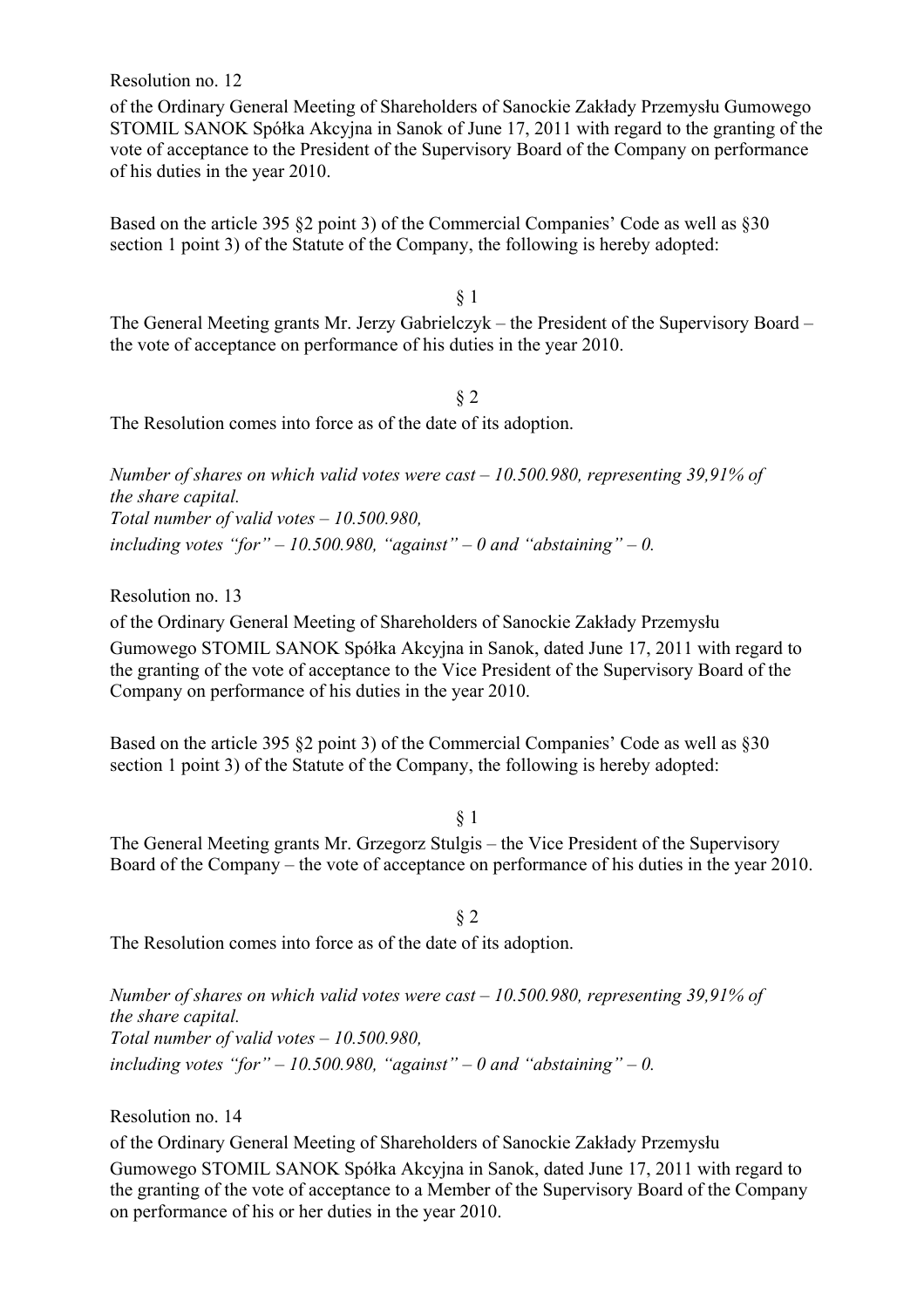Based on the article 395 §2 point 3) of the Commercial Companies' Code as well as §30 section 1 point 3) of the Statute of the Company, the following is hereby adopted:

§ 1

The General Meeting grants Mr. Grzegorz Rysz – the Member of the Supervisory Board of the Company – the vote of acceptance on performance of his duties in the year 2010.

§ 2

The Resolution comes into force as of the date of its adoption.

*Number of shares on which valid votes were cast – 9.828.380, representing 37,36% of the share capital. Total number of valid votes – 9.828.380,*  including votes "for"  $-$  9.828.380, "against"  $-$  0 and "abstaining"  $-$  0.

Resolution no. 15

of the Ordinary General Meeting of Shareholders of Sanockie Zakłady Przemysłu Gumowego STOMIL SANOK Spółka Akcyjna in Sanok, dated June 17, 2011 with regard to the granting of the vote of acceptance to a Member of the Supervisory Board of the Company on performance of his or her duties in the year 2010.

Based on the article 395 §2 point 3) of the Commercial Companies' Code as well as §30 section 1 point 3) of the Statute of the Company, the following is hereby adopted:

§ 1

The General Meeting grants Mr. Michał Suflida – the Member of the Supervisory Board of the Company – the vote of acceptance on performance of his duties in the year 2010.

§ 2 The Resolution comes into force as of the date of its adoption.

*Number of shares on which valid votes were cast – 10.500.980, representing 39,91% of the share capital. Total number of valid votes – 10.500.980,*  including votes "for" – 10.500.980, "against" – 0 and "abstaining" – 0.

Resolution no. 16

of the Ordinary General Meeting of Shareholders of Sanockie Zakłady Przemysłu Gumowego STOMIL SANOK Spółka Akcyjna in Sanok, dated June 17, 2011 with regard to the granting of the vote of acceptance to a Member of the Supervisory Board of the Company on performance of his or her duties in the year 2010.

Based on the article 395 §2 point 3) of the Commercial Companies' Code as well as §30 section 1 point 3) of the Statute of the Company, the following is hereby adopted: